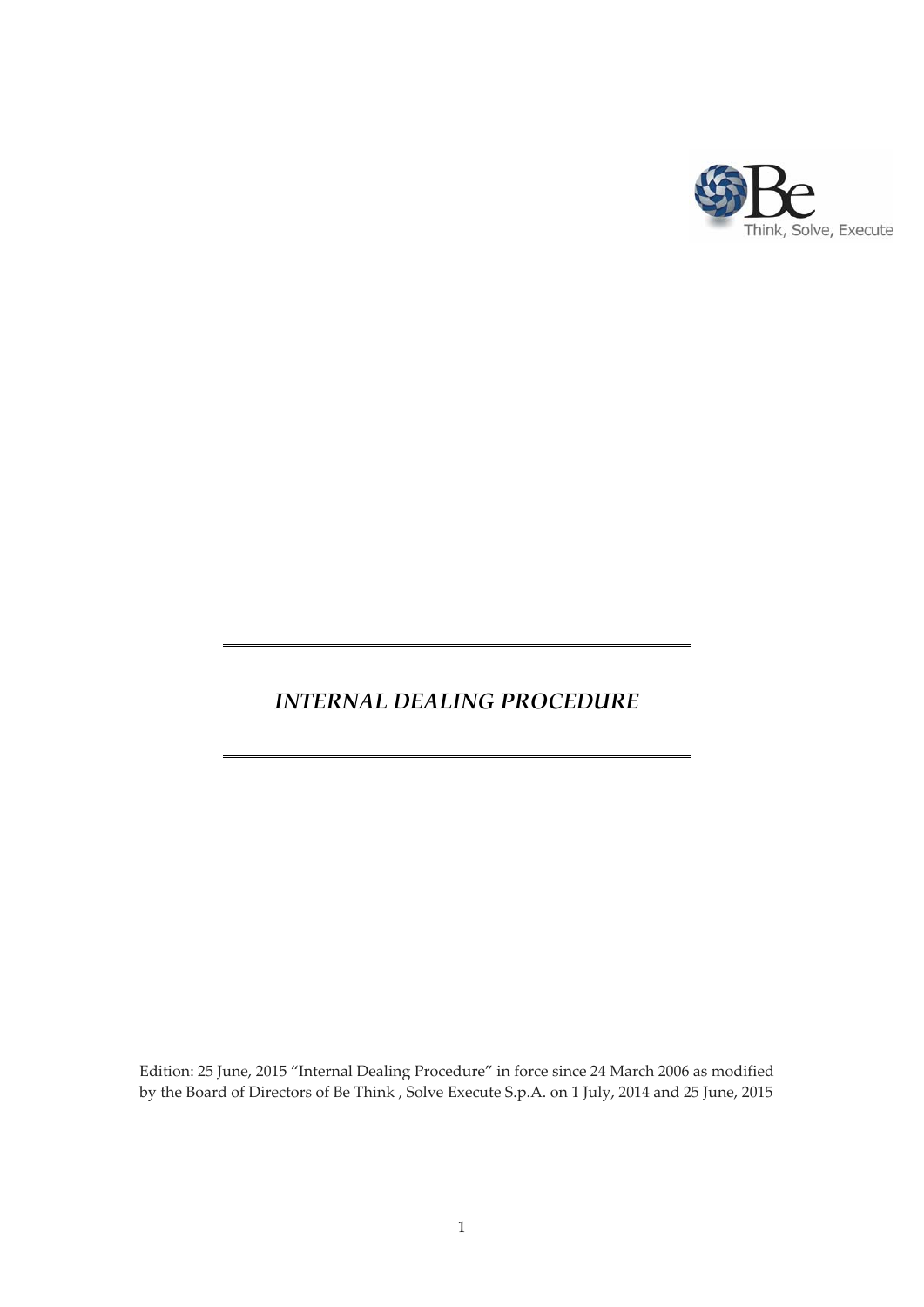

## **Section I**

## **INTRODUCTION**

#### **1. FOREWORD**

1.1 The Internal Dealing Procedure **(**the **Procedure)** relates to the subject of *internal dealing,* i.e. the transparency of financial dealings in shares and financial instruments associated with them, of Be Think, Solve, Execute S.p.A. (**BE** or the **Company**) performed by Relevant Persons and their Close Associates (as defined subsequently), and aims to regulate the communication duties and behaviors that must be followed by such persons and by the Company in order to ensure timely, correct and transparent information vs the public.

The Procedure reflects legislations and regulations in force concerning *internal dealing* (paragraph 114, comma 7 of Decree 58 dated February 24 1998 and amendments (TUF) and articles 152‐*octies*, as well as Annex 6 of regulations adopted by CONSOB resolution 11971 dated 14 May 1999 and subsequent amendments thereto (CONSOB Regulations).

## **2. THE PURPOSE AND SCOPE OF THE PROCEDURE**

**2.1** This Procedure concerns all purchases, sales, subscriptions and swaps (the **Operations**) performed directly or indirectly by Relevant Persons or their Close Associates, on whatever basis, listed or unlisted. Specifically:

- a) Shares issued by the Company;
- b) Financial instruments associated with shares, meaning:
	- i. financial instruments with which it is possible to subscribe, acquire or sell shares;
	- ii. financial instruments consisting of debt convertible into shares or which may be exchanged for them;
	- iii. derivative financial instruments on shares;
	- iv. other financial instruments, equivalent to the shares and representing them;
	- v. listed shares issued by subsidiaries of BE and the financial instruments specified under i), ii), iii), and iv) and associated with them;
	- vi. unlisted shares issued by subsidiaries of BE, when the carrying value of the equity investment in the subsidiary amounts to more than 50% of the assets of the Company, as resulting from the last approved annual accounts, and the financial instruments specified under i), ii), iii), and iv) associated with them.

**2.2** For the above‐mentioned purposes resulting in the obligation to notify Consob and the public, the Procedure concerns Operations performed by Relevant Persons and their Close Associates, including on a cumulative basis, exceeding the threshold of  $E$ 5,000.00 (five thousand) by the end of each calendar year. The following are not to be notified for the purposes of communication obligations: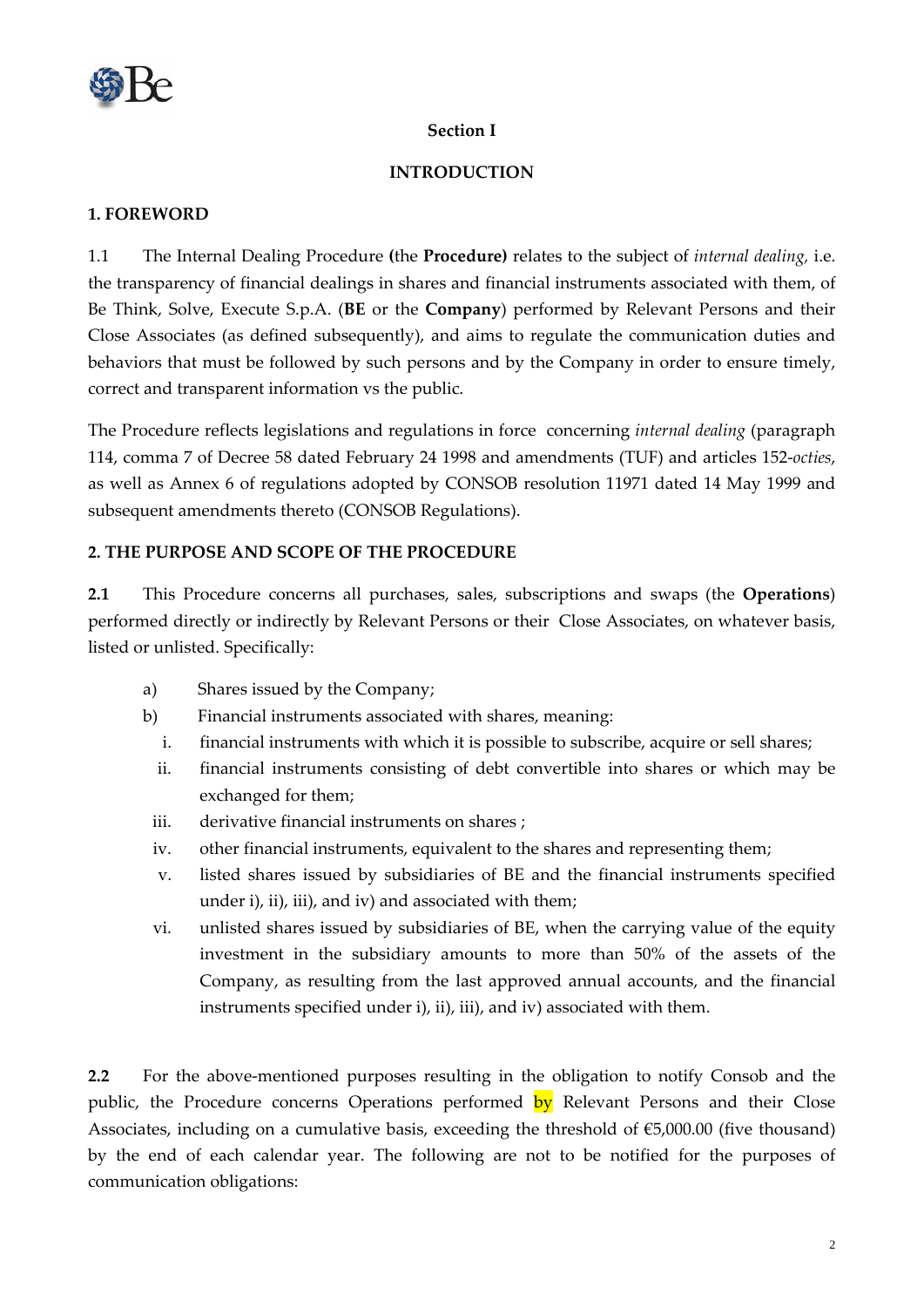

a) Operations which amount to a total of less than 5,000.00 Euro (five thousand) by the end of the calendar year, calculated by summing the operations made by each Relevant Person and those made by each Close Associate. Following each communication, Operations for a total value non exceeding  $€5,000.00$  Euro (five thousand) by end of calendar year shall not be communicated. For derivatives as defined in paragraph 2.1, the amount is calculated on the basis of underlying assets;

b) operations performed by the Relevant person and Close Associates, as defined in following paragraph 3; and

c) operations performed by the Company and controlled subsidiaries.

**2.3** The purpose of the Procedure is to ensure transparency and consistent information to the market as regards individual behavior of share holders, members of management and supervisory boards of the Company and controlled subsidiaries, senior managers of the group in relation to operations performed by them on listed company financial instruments.

**2.4** In particular the Company, intends this Procedure to:

a) identify those Relevant Persons subject to the reporting obligations as defined by the Issuers' Regulations;

b) define the regulations governing behavior and reporting obligations that Relevant Persons must comply with vs the Company;

c) identify the person responsible for the receipt, management and disclosure of information to markets;

d) set down timing, contents and procedure for transmitting required information to the Company and on behalf of the Company.

**2.5** The present procedure represents and describes the procedures agreed with Relevant Persons according to which the Company will inform Consob and the public, on their behalf, in compliance with Art. 152‐octies, comma 5 and 6 of the Issuers' Regulations.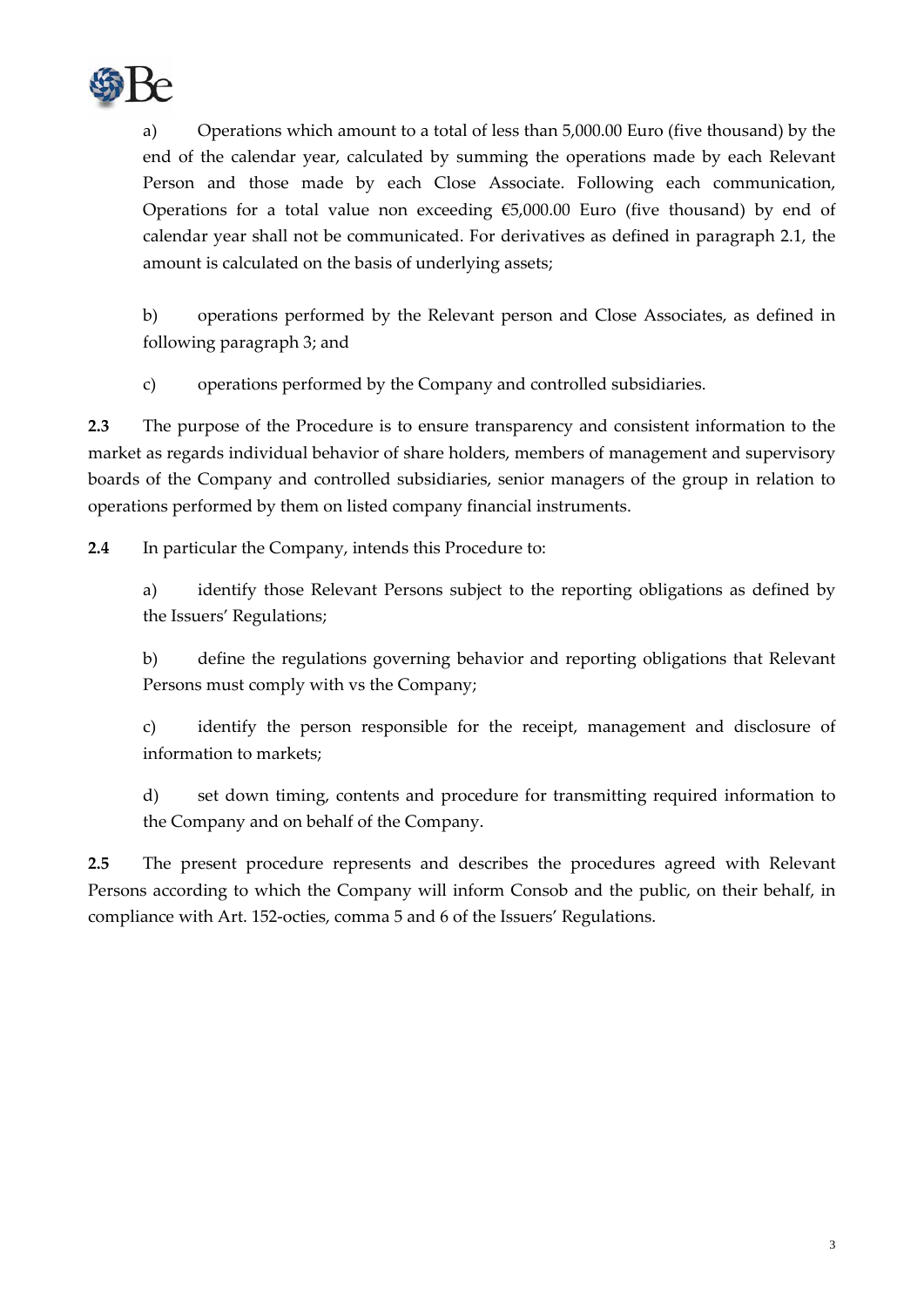

## **Section II**

# **RELEVANT PERSONS AND PERSONS CLOSELY ASSOCIATED WITH RELEVANT PERSONS**

## **3. DEFINITION**

**3.1** For the purposes of joint provisions of articles 114, comma 7, of TUF and 152 sexies, letter c) of the Issuers' Regulations, relevant persons are defined as follows (**The Relevant Persons**):

a) The members of the management board and executive committees of a listed issuer;

b) persons who perform management functions and senior managers who have regular access to privileged information and hold the power to make operational decisions that may affect the performance and future prospects of a listed issuer;

c) members of management board, persons who perform management functions and senior managers who have regular access to privileged information and hold the power to make operational decisions that may affect performance and future prospects of subsidiaries that are controlled, directly or indirectly, by a listed issuer when the carrying value of the equity investment in the subsidiary amounts to more than 50% of the assets of the Company, as resulting from the last approved annual accounts;

d) whoever other holds at least 10% of the share capital (as defined by article 118 of the Issuers' Regulations) of the listed issuer, meaning voting stock as well as any other party controlling the listed issuer.

**3.2** For the purposes of the regulations contained under paragraph 3.1 b) and 3.1 c), paragraph of art. 181 TUF defines the privileged information as "information of a precise nature which has not been made public, relating, directly or indirectly, to one or more issuers of financial instruments or to one or more financial instruments and which, if made public, would be likely a significant effect on the prices of those financial instruments

**3.3** For the purpose of article 152 *sexies*, comma I, letter d) of the Issuers' Regulations, Close Associates of relevant persons are defined as follows (**The Close Associates**) :

a) spouses not legally separated, children, including those of a spouse, and, if living with the relevant person for at least one year, parents, relatives by kinship and by marriage of relevant persons;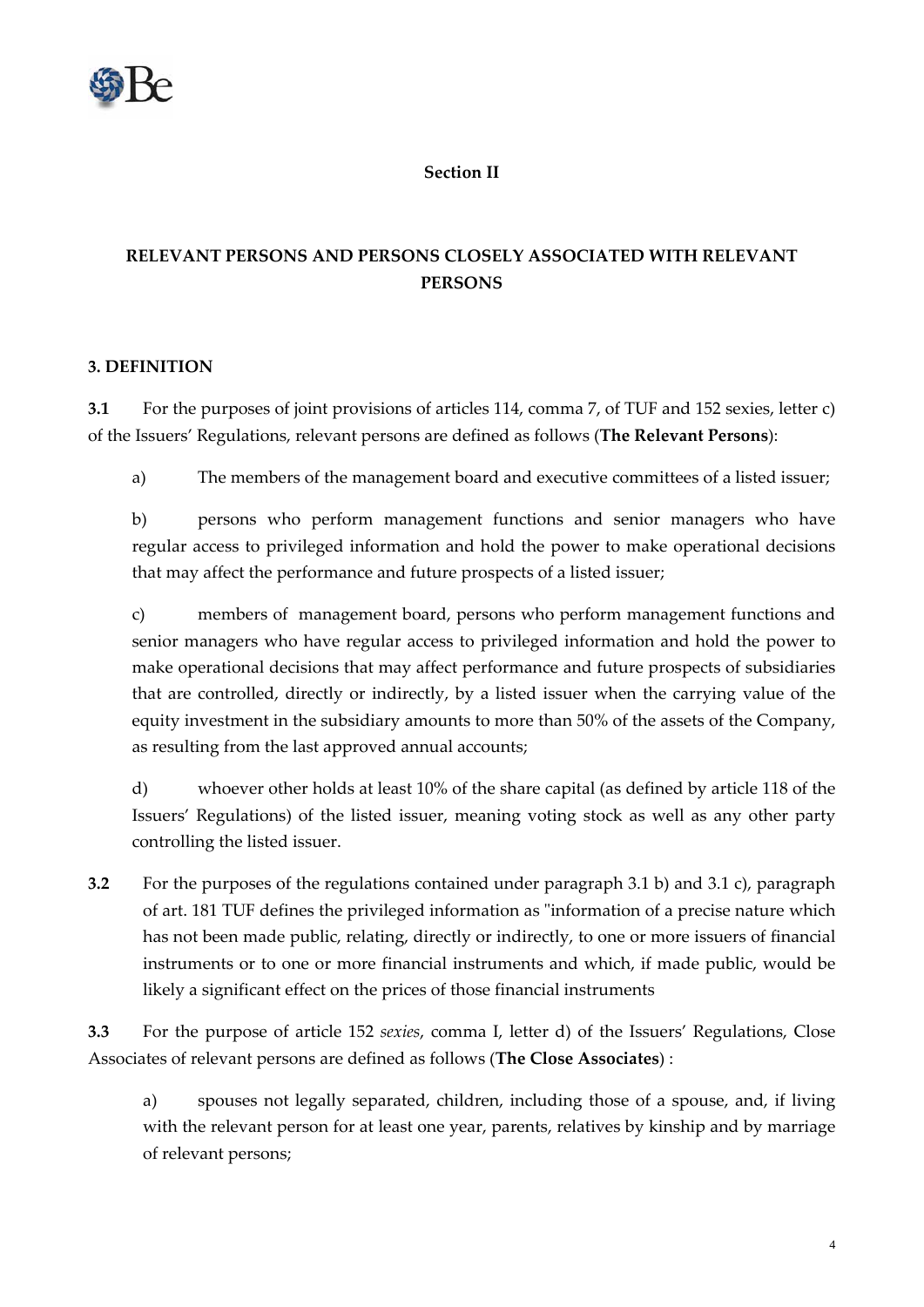

b) legal entities, partnerships and trusts in which a relevant person or one of the persons specified under letter a) occupies the management function either alone or jointly;

c) legal entities either directly or indirectly controlled by a relevant person or by one of the persons specified under letter a);

d) partnerships the economic interests of which are substantially equivalent to those of a relevant person or of a person as specified under letter a);

e) trusts formed for the benefit of a relevant person or one of the persons specified under letter a).

## **4. IDENTIFICATION OF COMPANY RELEVANT PERSONS**

**4.1** According to article 152‐*octies*, comma 8, of Legislative Decree, this Procedure will apply to the following parties as Relevant Persons:

- a) the Directors, Managing Director and General Manager and their deputies;
- b) Sales Directors
- c) Head of the Planning, Finance and Administration Department;
- d) Head of Investor Relations.

**4.2** It is duty of the Board of Directors, in accordance with its calendar of meetings, with the collaboration of the Investor Relations department, to check and update the list of Relevant Persons as defined by article 3 and 4.1, and to inform them that they are subject to this Procedure, and to the obligations and responsibilities therein outlined as regards the performance of those Operations mentioned in the Procedure.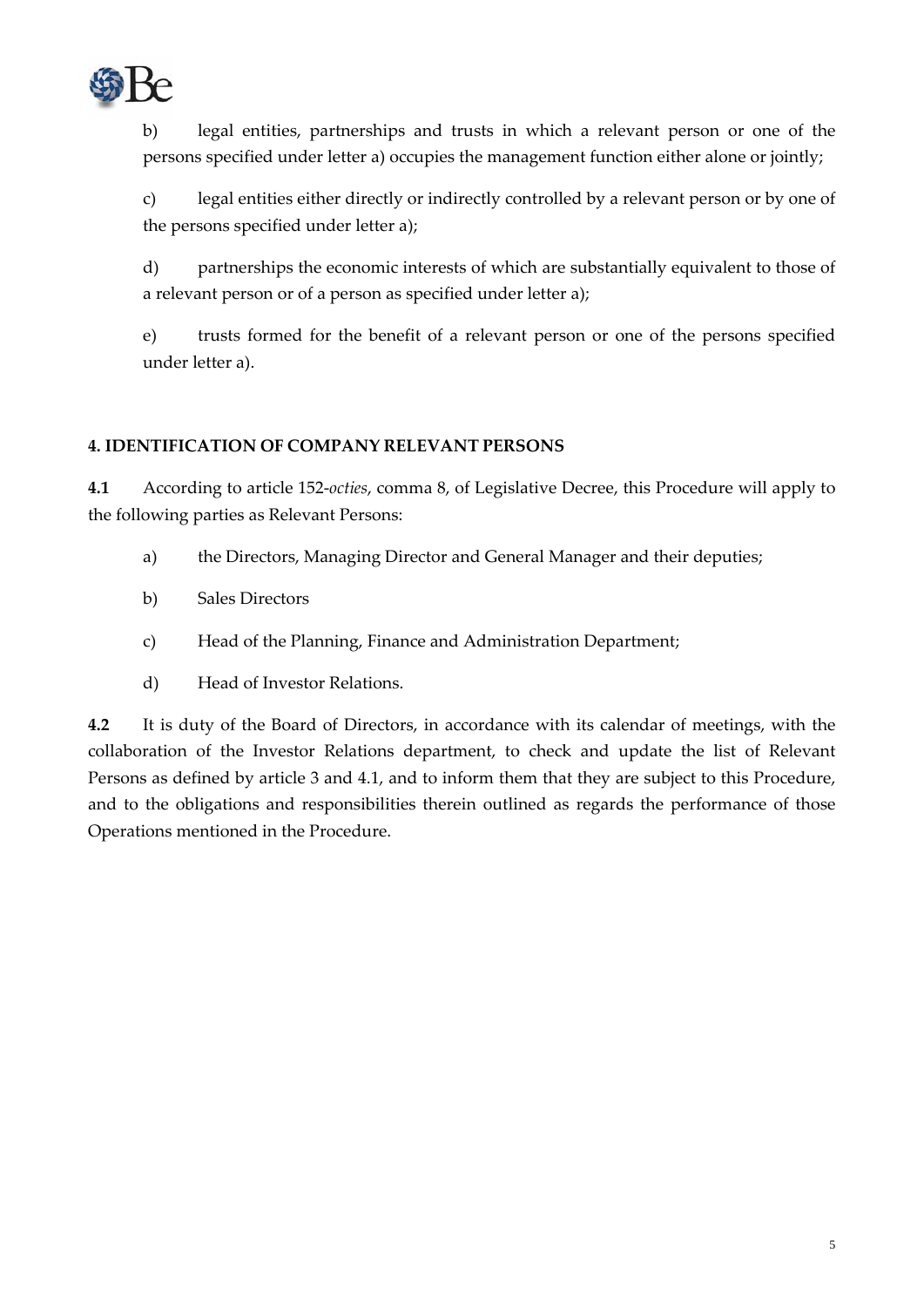

#### **Section III**

## **COMMUNICATION AND CONDUCT OBLIGATIONS**

## **5. COMMUNICATION OBLIGATIONS FOR RELEVANT PERSONS**

**5.1** Relevant persons, as specified in paragraph 3.1 letters a), b) and c) must communicate to CONSOB and to the Company all information concerning dealings involving shares and/or financial instruments performed by themselves or close associates, within 5 (five) trading days following date of the transaction according to the procedure defined in paragraph 7.

**5.2** The Company, represented by the Administrator, publishes the information received by the Relevant Persons as per article 3.1 points a), b) and c) by the end of the open trading day following day of receipt; publication of the information requires their simultaneous transmission to the authorized storage device.

**5.3** The relevant persons, as per article 3.1 points a), b) and c), may request the Company to send the notification of Operations to Consob and the public on their behalf. In such case the Relevant Persons or their Close Associates will notify the Administrator within 3 (three) trading days starting from the date on which dealing occurred, with specific request that the Company notify Consob. The Company, represented by the Administrator, will notify Consob and the public according to the provisions in force at the time within the end of trading day following date of receipt of notification from Relevant Persons.

**5.4** The Relevant Persons, as per article 3.1 point d) notify Consob and the Company and publish information pertaining to Operations performed on shares and/or associated financial instruments, performed by themselves o their Close Associates, by the end of the fifteenth day of the month following that during which the Operations on shares and/or associated financial instruments occurred.

**5.5** Notification to the public in accordance with article 5.4 by Relevant Persons as per article 3.1 point d) may be carried out on their behalf by the Company as long as said Relevant Persons send the Company the information regarding Operations performed by themselves or their Close Associates before the closing of the fifteenth day of the month during which the Operations occurred. The Company will publish information before the closing of the trading day following the day of receipt of information.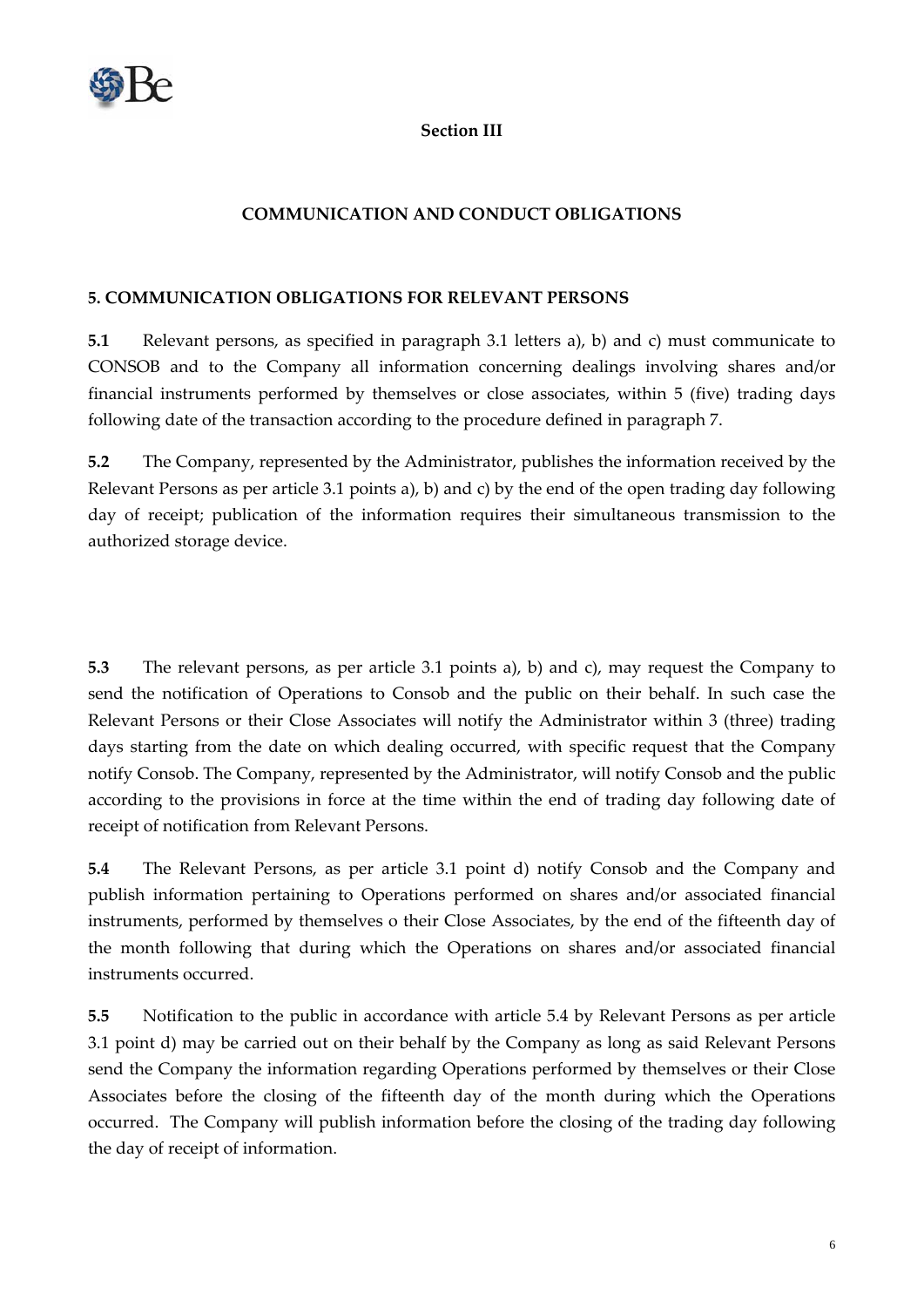

**5.6** Notifications to Consob, the Company, the public and the authorized storage device provided for by this article will follow the scheme illustrated in Annex 6 of the Issuers' Regulations, attached to the present Procedure as Attachment 1, according to legal regulations in force at the time.

#### **Section IV**

# **PERSON RESPONSIBLE FOR RECEIPT, MANAGEMENT AND DISCLOSURE OF INFORMATION**

#### **6. IDENTIFICATION OF THE PERSON RESPONSIBLE**

**6.1** The person in charge is the Investor Relations Manager (I.R.) supported by the relevant structure, and his/her duty will be to receive, manage and communicate data pertaining to Operations notified by relevant Persons to Consob and to the market.

**6.2** In order to ensure the utmost transparency, I.R. will supervise the updating of the Company's website, through the specific section named *internal dealing,* where notifications received by Relevant Persons will be published.

**6.3** The person responsible will provide Relevant Persons with clarifications concerning the Procedure and will supervise the correct and prompt compliance, also suggesting possible modifications and improvements to the board of directors when necessary.

#### **Section V**

# **ACCEPTANCE OF PROVISIONS CONTAINED IN THE PROCEDURE AND TERMS FOR COMMUNICATING OPERATIONS ON SHARES AND ASSOCIATED FINANCIAL INSTRUMENTS**

#### **7. TERMS FOR COMMUNICATING**

7.1 The Company will inform Relevant Persons, who in turn shall inform persons closely associated with them, of the existence of the conditions according to which they are obliged to make communications under these regulations. In accordance with the provisions outlined by the Procedure, each Relevant Person signs the declaration (see Attachment 2) upon receiving copy of the Procedure, whereby he/she commits to complying with the provisions.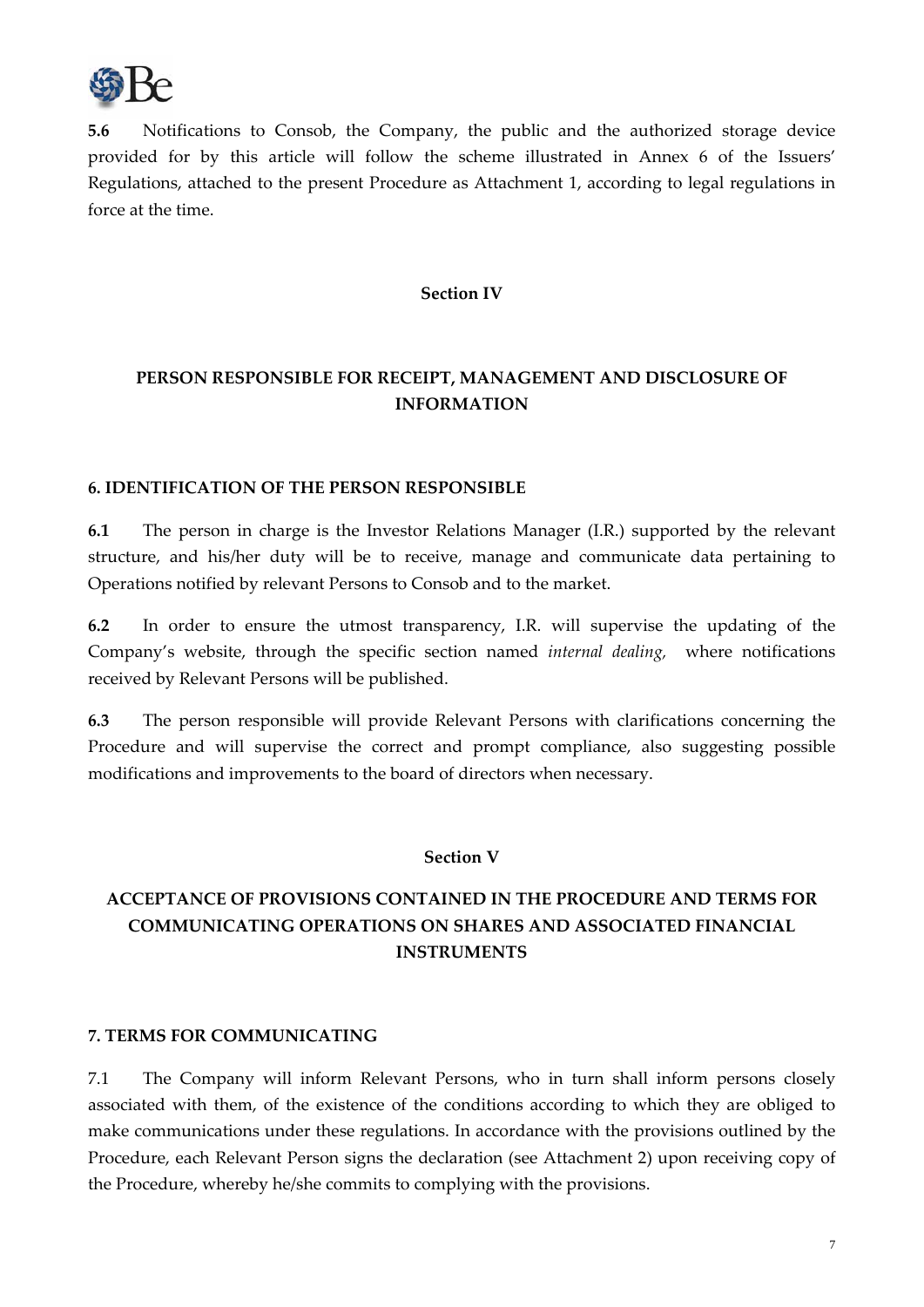

7.2 Compliance with the provisions contained under this Procedure does not, in any case, discharge Relevant persons and their Close Associates from respecting other legal norms and regulations on the matter such as, for example, those relating to communication obligations for relevant participations and market abuse, as well as any other applicable norm.

7.3 The notifications made by Relevant Persons to the Company concerning Operations performed by themselves or their Close Associates will sent by fax or by email to the person responsible according the specification contained in the following article 7.4.

7.4 The notifications made by Relevant Persons pursuant to this article will be sent to the I.R. Manager by email to the following address: IR.Be@be-tse.it.

7.5 The Relevant Person shall receive immediate confirmation by email of receipt of the communication from the I.R. Manager or resource belonging to the department.

7.6 For any query regarding the procedure the I.R. manager by email at IR.Be@be-tse.it.

## **Section VI**

## **BLACK‐OUT PERIODS, STOCK OPTION PLANS AND OPTION RIGHTS**

# **8 LIMITATIONS TO OPERATIONS PERFORMED BY RELEVANT PERSONS AND THEIR CLOSE ASSOCIATES (BLACK‐OUT PERIODS)**

8.1 At certain times of the year, the Board of Directors may exercise the right to forbid or limit Relevant Persons and their Close Associates to perform Operations.

# **9. BANS AND RESTRICTIONS CONCERNING OPERATIONS SUBJECT TO COMMUNICATION**

9.1 In order to avoid any detrimental effects both for the Company and for the interested parties, the Relevant Persons and their Close Associates are prohibited from carrying out any Operations during the fifteen days preceding the Board of Directors meeting convened to approve the draft annual, half year and quarterly financial statements , until publication of the press release is made announcing the results delivered according to art.114 of TUF.

9.2 The prohibition does not apply to the exercise of rights granted under stock option incentive plans, although it is understood that operations on financial instruments associated to the same shares are prohibited during this period.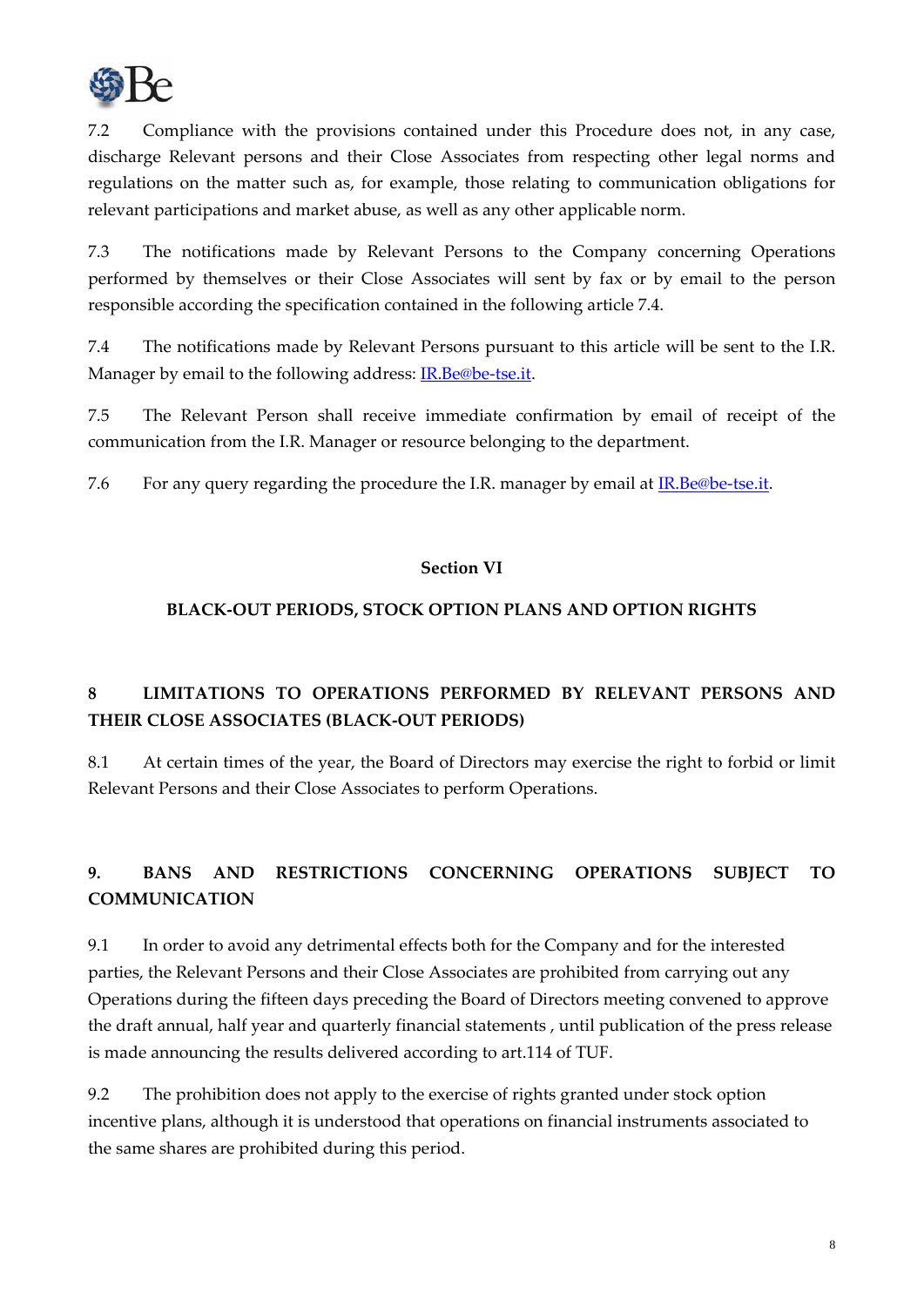

- 9.3 Furthermore, the Chairman of the Board and the Board of Directors reserve the right to:
	- a) prohibit or restrict Relevant Persons and their Close Associates to perform Operations during other periods of the year
	- b) suspend or decide on exceptions to the prohibition.
- **9.4** For the purpose of complying with these provisions:

a) the I.R. Manager will give prompt communication to each Relevant Person, with advance phone call followed by email message or fax, of limitation or prohibition periods, of the Operations subject to the restriction, and dates;

b) communication of the information as per point a) to the Close Associates will be carried out by the interested Relevant Person.

## **Section VII**

## **EFFECTIVE DATE**

## **10 ENTRY INTO FORCE OF THIS PROCEDURE**

10.1 This Procedure came into effect on March 24<sup>th</sup> 2006, and was last modified on July 1<sup>st</sup> 2014.

## **11 MODIFICATIONS AND SUPPLEMENTS**

**11.1** The Procedure may be modified and/or supplemented by the Board of Directors following legal or regulatory changes or else on the basis of experience in order to improve transparency standards versus the public.

**11.2** The person responsible (I.R. Manager) will promptly inform in writing Relevant Persons of the modifications and/or supplements to the Procedure in order to obtain their acceptance of its new contents in the form as defined in the above‐mentioned article 7.

## **12 PRIVACY POLICY**

**12.1** Personal data of Relevant Persons and their Close Associates will be treated according to the terms and for the sole purpose of complying with the obligations provided for by the Procedure and current legal rules and regulations.

**12.2** The provision of such data by interested parties is mandatory in order to accept and comply with the obligations.

**12.3** In accordance with DL June 30th 2003,n.196, as regards privacy policy, Relevant Persons and their Close Associates will only provide data that is strictly necessary for the purpose for which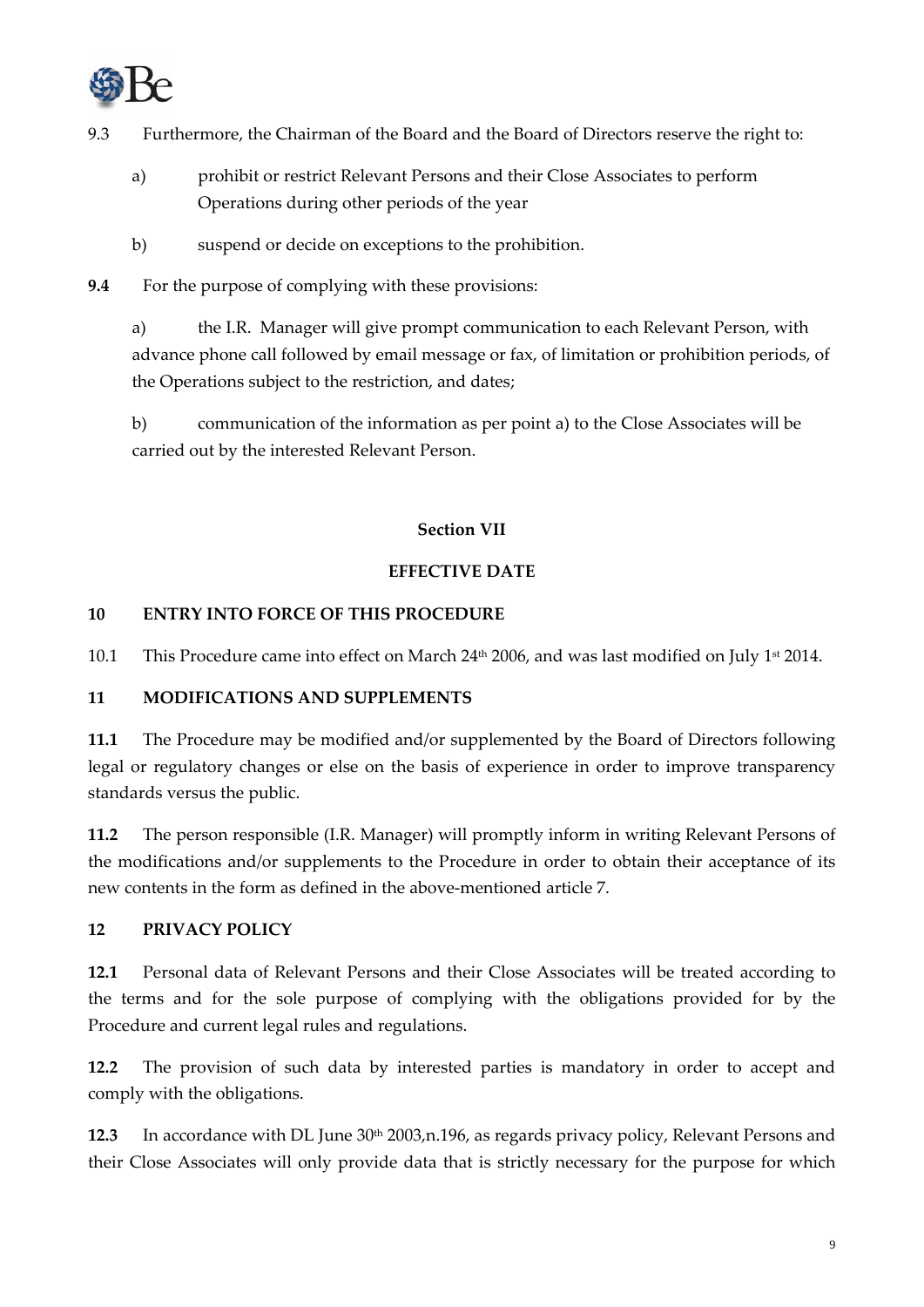

they are destined and this data will be communicated, within the limits set by the aforementioned obligations, purposes and duties.

**12.4** Data will be conserved for the period necessary for the purposes for which they have been received.

## **Section VIII**

## **SANCTIONS**

## **13 FAILURE TO COMPLY WITH RULES**

**13.1** Failure to comply with the obligations, prohibitions and limitations provided for in this Procedure by Relevant Persons, will be punished according to legislation in force.

**13.2** In particular, disciplinary sanctions as provided for by current regulations may be applied to Relevant Persons employed by the Company or subsidiaries, notwithstanding their responsibility for other reasons.

**13.3** Failure to comply with the reporting obligation as mentioned in this Procedure, is punished with an administrative fine of between 5.000,00 Euro (five thousand) and 500.000,00 Euro (five hundred thousand) in accordance with current regulations.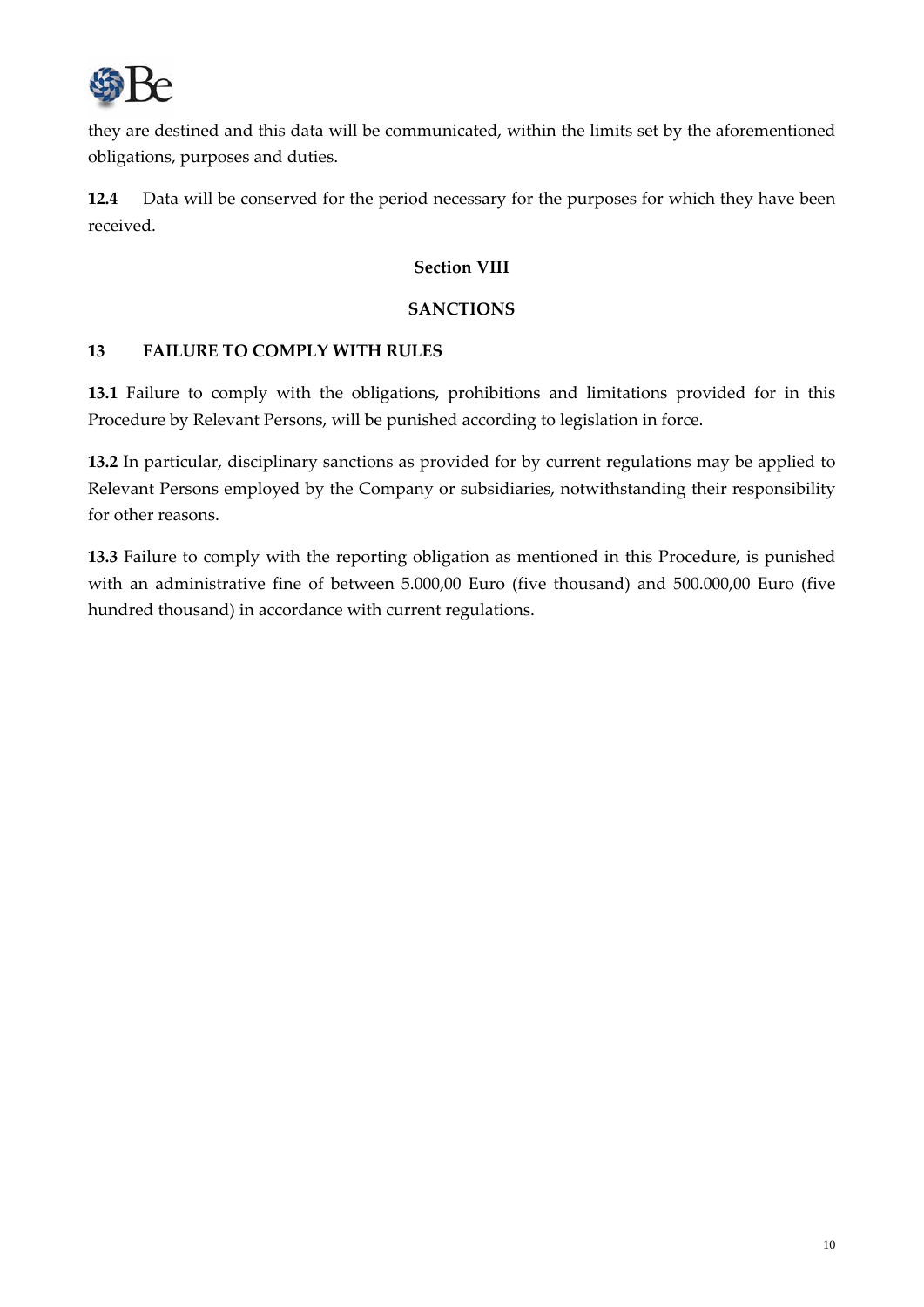

FILING MODEL FOR DISCLOSURE OF TRANSACTIONS REFERRED TO ARTICLE 152 octies, paragraph 7

| 1. DECLARER                                                                                                                                                                                                                         |                 |             |                   |                                    |            |                           |  |
|-------------------------------------------------------------------------------------------------------------------------------------------------------------------------------------------------------------------------------------|-----------------|-------------|-------------------|------------------------------------|------------|---------------------------|--|
| <b>1.1 PERSONAL DATA</b>                                                                                                                                                                                                            |                 |             |                   |                                    |            |                           |  |
| <b>IF NATURAL PERSON</b>                                                                                                                                                                                                            |                 |             |                   |                                    |            |                           |  |
| <b>FAMILY NAME</b>                                                                                                                                                                                                                  |                 |             | <b>FIRST NAME</b> |                                    |            | <b>GENDER*</b>            |  |
| TAX CODE *                                                                                                                                                                                                                          | DATE OF BIRTH * |             | PLACE OF BIRTH*   | PROVINCE OF BIRTH                  |            | <b>COUNTRY OF BIRTH *</b> |  |
| PLACE OF<br><b>RESIDENCE *</b>                                                                                                                                                                                                      |                 |             |                   |                                    |            |                           |  |
| IF LEGAL PERSON, UNLIMITED PARTNERSHIP OR TRUST                                                                                                                                                                                     |                 |             |                   |                                    |            |                           |  |
| <b>CORPORATE NAME</b>                                                                                                                                                                                                               |                 |             |                   |                                    |            |                           |  |
| TAX CODE*                                                                                                                                                                                                                           |                 | LEGAL FORM* |                   | DATE ESTABILISHED<br>$(dd/mm/yy)*$ |            |                           |  |
| <b>REGISTERED</b><br>OFFICE*                                                                                                                                                                                                        |                 |             |                   |                                    |            |                           |  |
| <b>1.2. NATURE OF RELATIONSHIP WITH THE LISTED COMPANY</b>                                                                                                                                                                          |                 |             |                   |                                    |            |                           |  |
| C.1) MEMBER OF THE ADMINISTRATIVE, MANAGEMENT OR SUPERVISORY BODIES OF THE ISSUER                                                                                                                                                   |                 |             |                   |                                    |            |                           |  |
| C.2) SENIOR EXECUTIVE HAVING REGULAR ACCESS TO INSIDE INFORMATION RELATING, DIRECTLY OR INDIRECTLY, TO<br>THE ISSUER, AND THE POWER TO MAKE MANAGERIAL DECISIONS ON THE FUTURE DEVELOPMENTS AND BUSINESS<br>PROSPECTS OF THE ISSUER |                 |             |                   |                                    |            |                           |  |
| C.3) PERSON WHO PERFORMS THE FUNCTIONS REFERRED TO IN POINT C1 AND C2 IN A SUBSIDIARY OF THE LISTED<br><b>COMPANIES</b>                                                                                                             |                 |             |                   |                                    |            |                           |  |
| C.4) PERSON WHO HOLD SHARES AMOUNTING TO AT LEAST 10 PER CENT OF THE SHARE CAPITAL AND ANY OTHER<br>PERSON WHO CONTROL THE ISSUER                                                                                                   |                 |             |                   |                                    |            |                           |  |
| 2. LISTED ISSUER                                                                                                                                                                                                                    |                 |             |                   |                                    |            |                           |  |
| <b>CORPORATE NAME</b>                                                                                                                                                                                                               |                 |             |                   |                                    | TAX CODE * |                           |  |

\* information must be provided only if the form is disseminated through the telematics system provided by the market management company (these information will not be subject to public disclosure).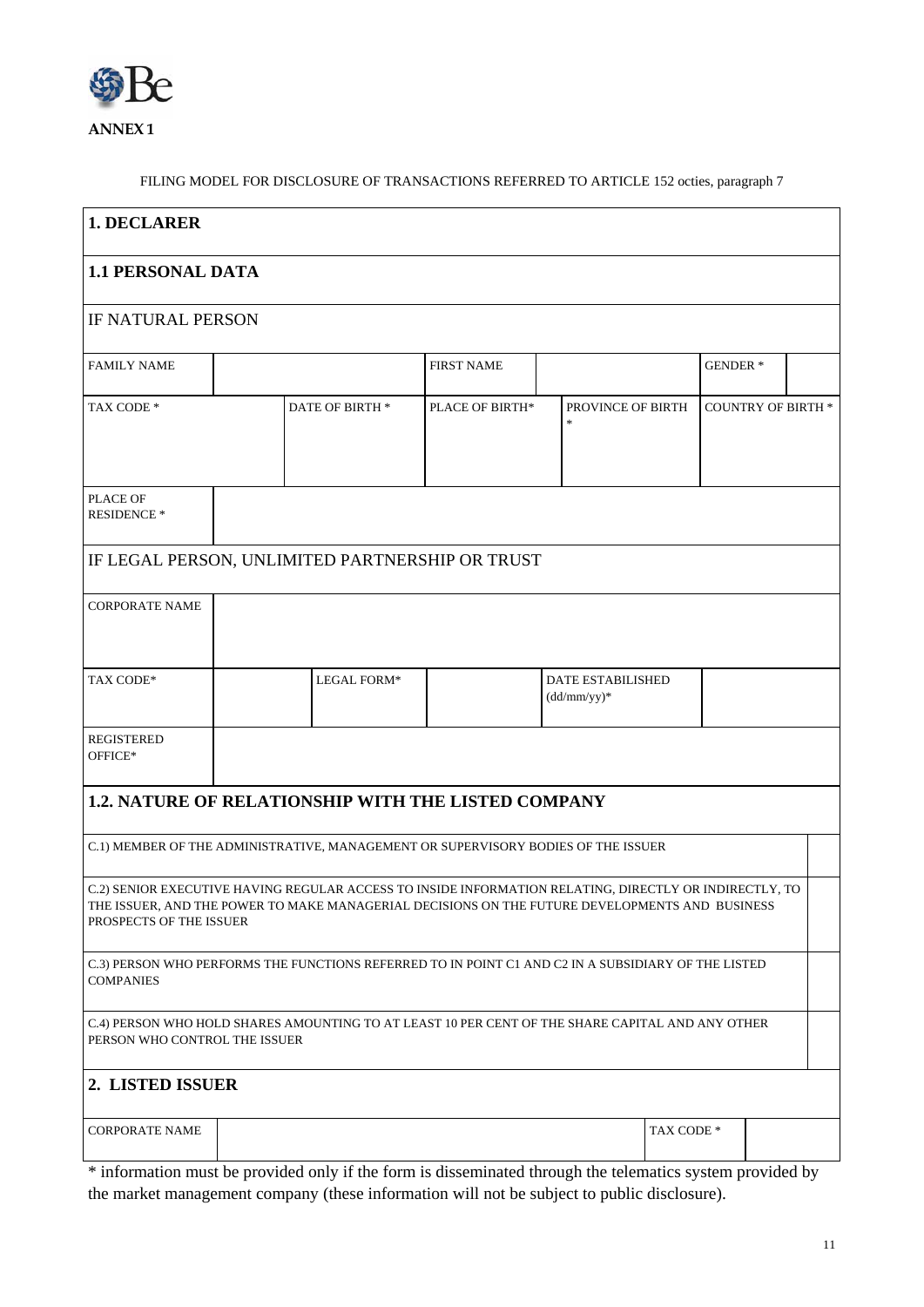

# 3. PARTY WHICH EXECUTED THE TRANSACTION

## **3.1. REASON FOR RESPONSABILITY TO NOTIFY**

#### RILEVANT PERSON **S**

NATURAL PERSON CLOSELY ASSOCIATED WITH A RELEVANT PERSON (SPOUSE, UNLESS LEGALLY SEPATARED, DEPENDENT CHILDREN OF THE RELEVANT PERSON OR OF THE SPOUSE, PARENTS, RELATIVES AND RELATIVES –IN-LAW)

LEGAL PERSON, UNLIMITED PARTNERSHIP OR TRUST CLOSELY ASSOCIATED WITH A RELEVANT PERSON **N** 

**N** 

## **3.2 PERSONAL DATA** <sup>1</sup>

# IF NATURAL PERSON

| <b>FAMILY NAME</b>           |                                                 |                                        | <b>FIRST NAME</b>      |  |                                                  | GENDER*                     |  |
|------------------------------|-------------------------------------------------|----------------------------------------|------------------------|--|--------------------------------------------------|-----------------------------|--|
| TAX CODE *                   |                                                 | <b>DATE OF BIRTH</b><br>$(DD/MM/YY)^*$ | <b>PLACE OF BIRTH*</b> |  | PROVINCE OF BIRTH *                              | <b>COUNTRY OF</b><br>BIRTH* |  |
| PLACE OF<br><b>RESIDENCE</b> |                                                 |                                        |                        |  |                                                  |                             |  |
|                              | IF LEGAL PERSON, UNLIMITED PARTNERSHIP OR TRUST |                                        |                        |  |                                                  |                             |  |
| <b>CORPORATE NAME</b>        |                                                 |                                        |                        |  |                                                  |                             |  |
| <b>TAX CODE</b>              |                                                 | <b>LEGAL FORM</b>                      |                        |  | <b>DATE</b><br><b>ESTABILISHED</b><br>(dd/mm/yy) |                             |  |
| Registred office *           |                                                 |                                        |                        |  |                                                  |                             |  |
|                              |                                                 |                                        |                        |  |                                                  |                             |  |
|                              |                                                 |                                        |                        |  |                                                  |                             |  |

\* information must be provided only if the form is disseminated through the telematics system provided by the market management company (these information will not be subject to public disclosure).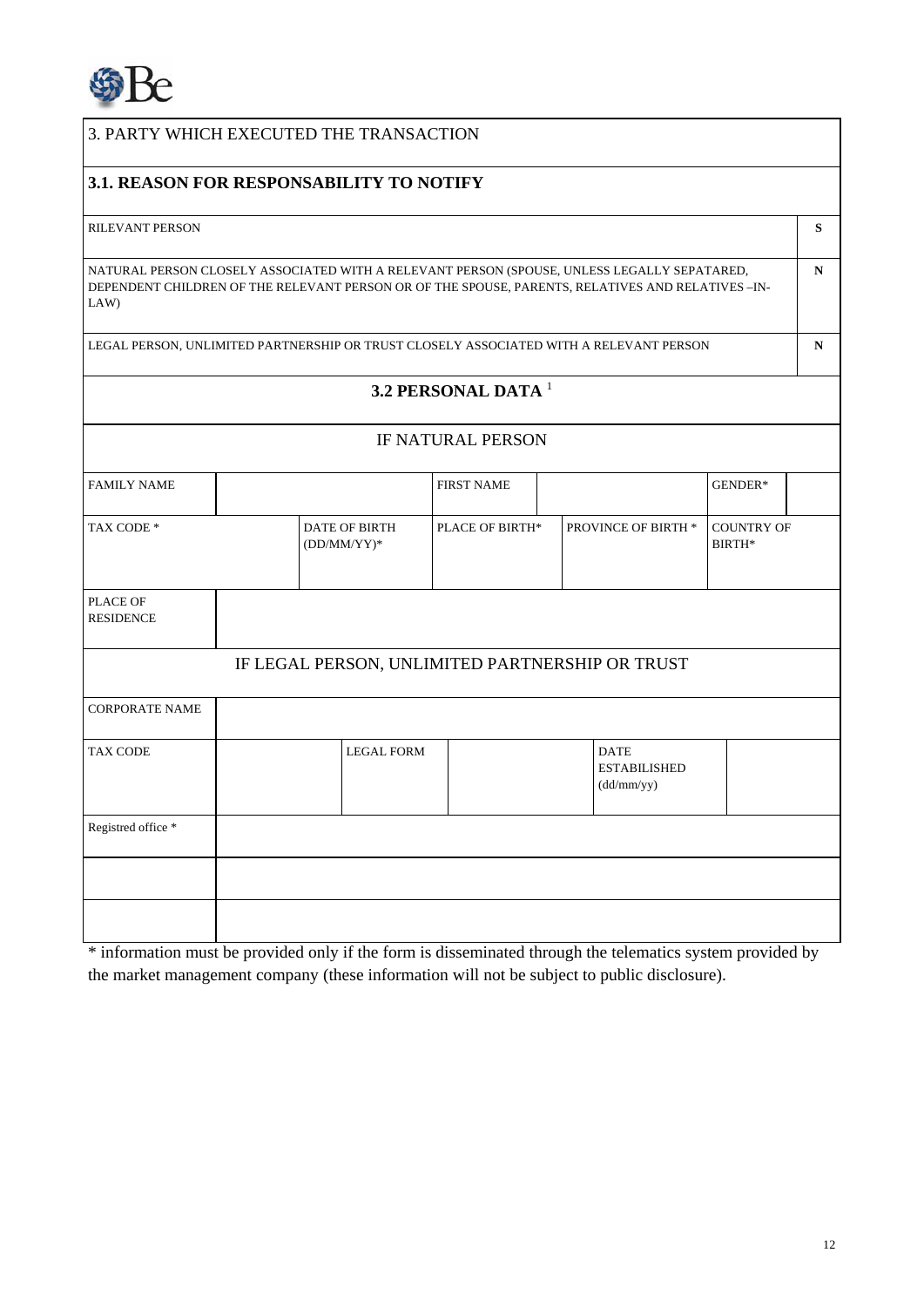

## **4 TRANSACTIONS**

## **SECTION A) RELATED TO SHARES AND EQUIVALENT FINANCIAL INSTRUMENT AND ASSOCIATED CONVERTIBLE BOND**

| <b>DATE</b> | TYPE OF<br>TRANSA<br>$\rm CTION$ | $\text{ISIN~CODE}^3$                             | <b>NAME OF SECURITY</b> | $\ensuremath{\mathsf{T}}\ensuremath{\mathsf{YPE}}$ OF<br>${\small\texttt{FINANCIAL}}$<br>$\mathrm{INSTRUMENT}^4$ | <b>QUANTITY</b> | PRICE<br>$(in \infty)$ <sup>5</sup> | $\ensuremath{\mathsf{VALUE}}$<br>(in $\boldsymbol{\epsilon}$ ) | DESCRIPTION OF<br>TRANSACTION $^6\,$ | $\operatorname{NOTES}$ |
|-------------|----------------------------------|--------------------------------------------------|-------------------------|------------------------------------------------------------------------------------------------------------------|-----------------|-------------------------------------|----------------------------------------------------------------|--------------------------------------|------------------------|
|             |                                  |                                                  |                         |                                                                                                                  |                 |                                     |                                                                |                                      |                        |
|             |                                  |                                                  |                         |                                                                                                                  |                 |                                     |                                                                |                                      |                        |
|             |                                  |                                                  |                         |                                                                                                                  |                 |                                     |                                                                |                                      |                        |
|             |                                  |                                                  |                         |                                                                                                                  |                 |                                     |                                                                |                                      |                        |
|             |                                  |                                                  |                         |                                                                                                                  |                 |                                     |                                                                |                                      |                        |
|             |                                  |                                                  |                         |                                                                                                                  |                 |                                     |                                                                |                                      |                        |
|             |                                  |                                                  |                         |                                                                                                                  |                 |                                     |                                                                |                                      |                        |
|             |                                  |                                                  |                         |                                                                                                                  |                 |                                     |                                                                |                                      |                        |
|             |                                  |                                                  |                         |                                                                                                                  |                 |                                     |                                                                |                                      |                        |
|             |                                  |                                                  |                         |                                                                                                                  |                 |                                     |                                                                |                                      |                        |
|             |                                  |                                                  |                         |                                                                                                                  |                 |                                     |                                                                |                                      |                        |
|             |                                  | TOTAL AMOUNT SECTION A $(\text{in } \mathbb{E})$ |                         |                                                                                                                  |                 |                                     |                                                                |                                      |                        |

## **SECTION B): RELATED TO FINANCIAL INSTRUMENTS ASSOCIATED TO SHARE REFERRED TO IN ART. 152-sexies, paragraph 1 letter B)**

| <b>DATE</b>                                           | <b>TYPE OF</b><br>ON <sup>7</sup> | <b>TYPE OF</b><br>TRANSACTI ASSOCIATED<br><b>FINANCIAL</b><br><b>INSTRUMENT<sup>8</sup></b> | RIGHT <sup>9</sup> | <b>TYPE OF ASSOCIATED</b><br><b>FINANCIAL</b><br><b>INSRUMENT</b> |                    | <b>UNDERLYNG</b><br><b>SECURITY</b> |                    | <b>ACTUAL INVESTMENT/</b><br><b>DISINVESTMENT</b> |                                         | POTENTIAL (NOTIONAL)<br><b>INVESTMENT/DISINVESTMENT</b> |                                                 |                                                              | <b>MATURITY</b>            | <b>NOTE</b> |  |
|-------------------------------------------------------|-----------------------------------|---------------------------------------------------------------------------------------------|--------------------|-------------------------------------------------------------------|--------------------|-------------------------------------|--------------------|---------------------------------------------------|-----------------------------------------|---------------------------------------------------------|-------------------------------------------------|--------------------------------------------------------------|----------------------------|-------------|--|
|                                                       |                                   |                                                                                             |                    | <b>ISIN</b><br>CODE <sup>10</sup>                                 | NAME <sup>11</sup> | <b>ISIN</b><br><b>CODE</b>          | NAME <sup>12</sup> | <b>QUAN</b><br><b>TITY</b>                        | <b>PRICE</b><br>$(in \in)$ <sup>5</sup> | <b>VALUE</b><br>$(in \in)$                              | <b>QUANTITY</b><br>OF<br><b>UNDERLYI</b><br>NG. | <b>STRIKE OR</b><br><b>SETTLEMENT</b><br>PRICE<br>$(in \in)$ | <b>VALUE</b><br>$(in \in)$ |             |  |
|                                                       |                                   |                                                                                             |                    |                                                                   |                    |                                     |                    |                                                   |                                         |                                                         |                                                 |                                                              |                            |             |  |
|                                                       |                                   |                                                                                             |                    |                                                                   |                    |                                     |                    |                                                   |                                         |                                                         |                                                 |                                                              |                            |             |  |
|                                                       |                                   |                                                                                             |                    |                                                                   |                    |                                     |                    |                                                   |                                         |                                                         |                                                 |                                                              |                            |             |  |
|                                                       |                                   |                                                                                             |                    |                                                                   |                    |                                     |                    |                                                   |                                         |                                                         |                                                 |                                                              |                            |             |  |
| TOTAL POTENTIAL AMOUNT SECTION B (in $\epsilon$ )     |                                   |                                                                                             |                    |                                                                   |                    |                                     |                    |                                                   |                                         |                                                         |                                                 |                                                              |                            |             |  |
| TOTAL AMOUNT SECTION $A + SECTION B$ (in $\epsilon$ ) |                                   |                                                                                             |                    |                                                                   |                    |                                     |                    |                                                   |                                         |                                                         |                                                 |                                                              |                            |             |  |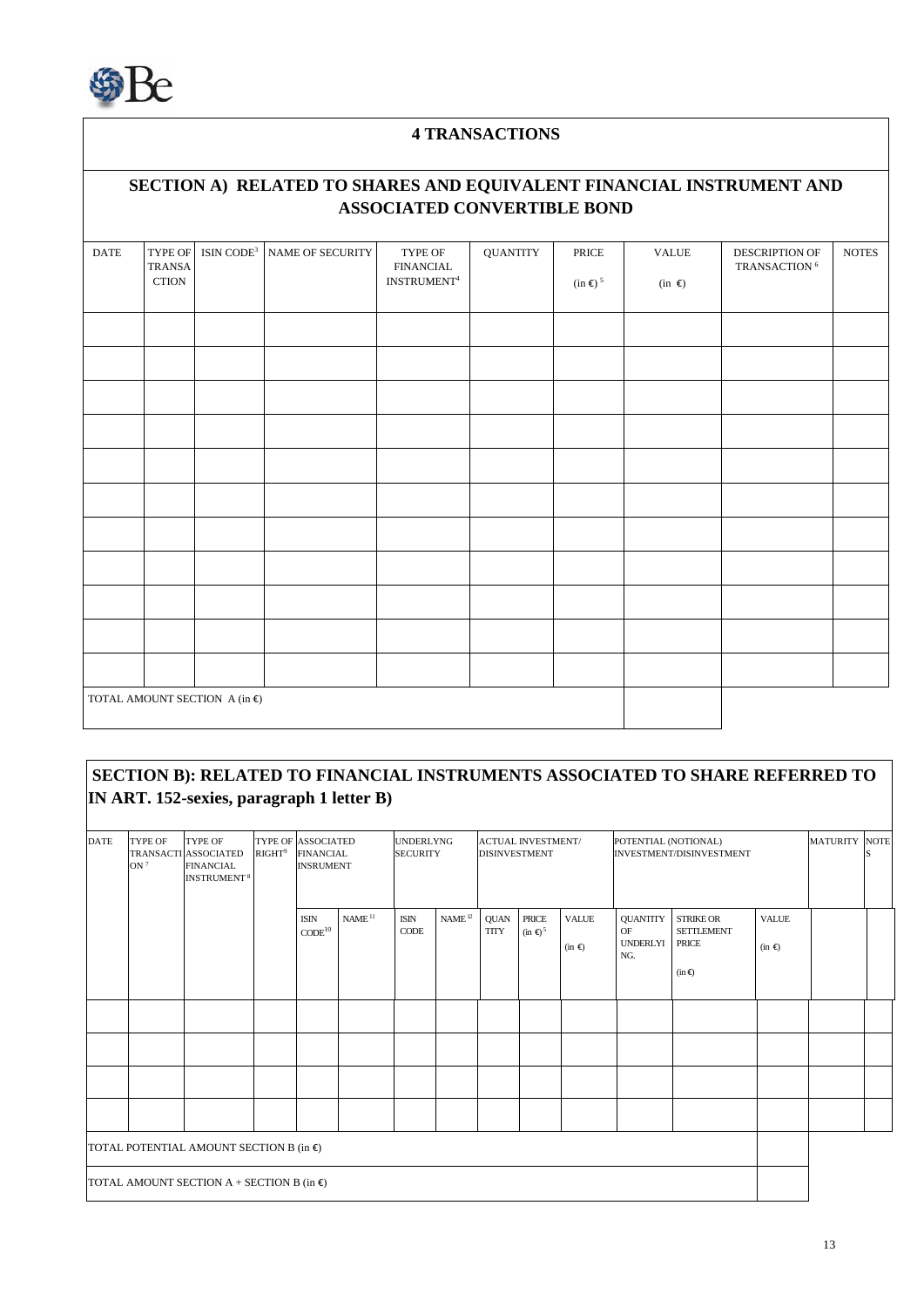

1 Not to fill If the person which executed the transaction is the same as section 1.1

2 Indicate the type of transaction, even if executed through the exercise of associated financial instruments

 $A=$  purchase

 $V = sale$ 

S= subscription

X= exchange

3 ISIN code must be indicated whenever the financial instrument received that code from an appointed international agency (e.g. UIC for Italy)

4 Indicate the financial instrument involved in the transaction:

 $AZO =$  ordinary shares

\_\_\_\_\_\_\_\_\_\_\_\_\_\_\_\_\_\_\_\_\_\_\_\_\_\_\_\_\_\_

 $AZP$  = preference shares

 $AZR =$  savin shares

QFC = units of listed closed –end funds

 $EOV = other financial instruments, equivalent or representative of shares$ 

 OBCV = convertible bonds or other debt financial instruments convertible into shares or exchangeable for shares

5 In case of multiple transactions on securities of the same type (see note 4) and with the same modality (see note 6), indicate the weighted average price of aforementioned transactions. In case of convertible bonds use prices in hundredths (e.g. for a bond negotiated below par value at a price of 99 indicate 0,99, whereas for a bond negotiated above the par value at a price of 101 indicate 1,01).

6 Indicate the origin of the transaction:

 $MERC-IT =$  transaction over italian regulated market

 $MERC-ES$  = transaction over foreign regulated markets

 $FMERC = off-market transactions and blocks$ 

 $CONV = conversion of convertible bonds or exchange of debt financial instruments for shares$ 

 ESE-SO = exercise of *stock options/stock grant;* in case of sale of shares deriving from the exercise of stock options, in the same line where the sale is indicated, indicate in the "notes" column the relevant exercise price

ESE-DE = exercise of derivatives or settlement of other derivatives (*future,swap*)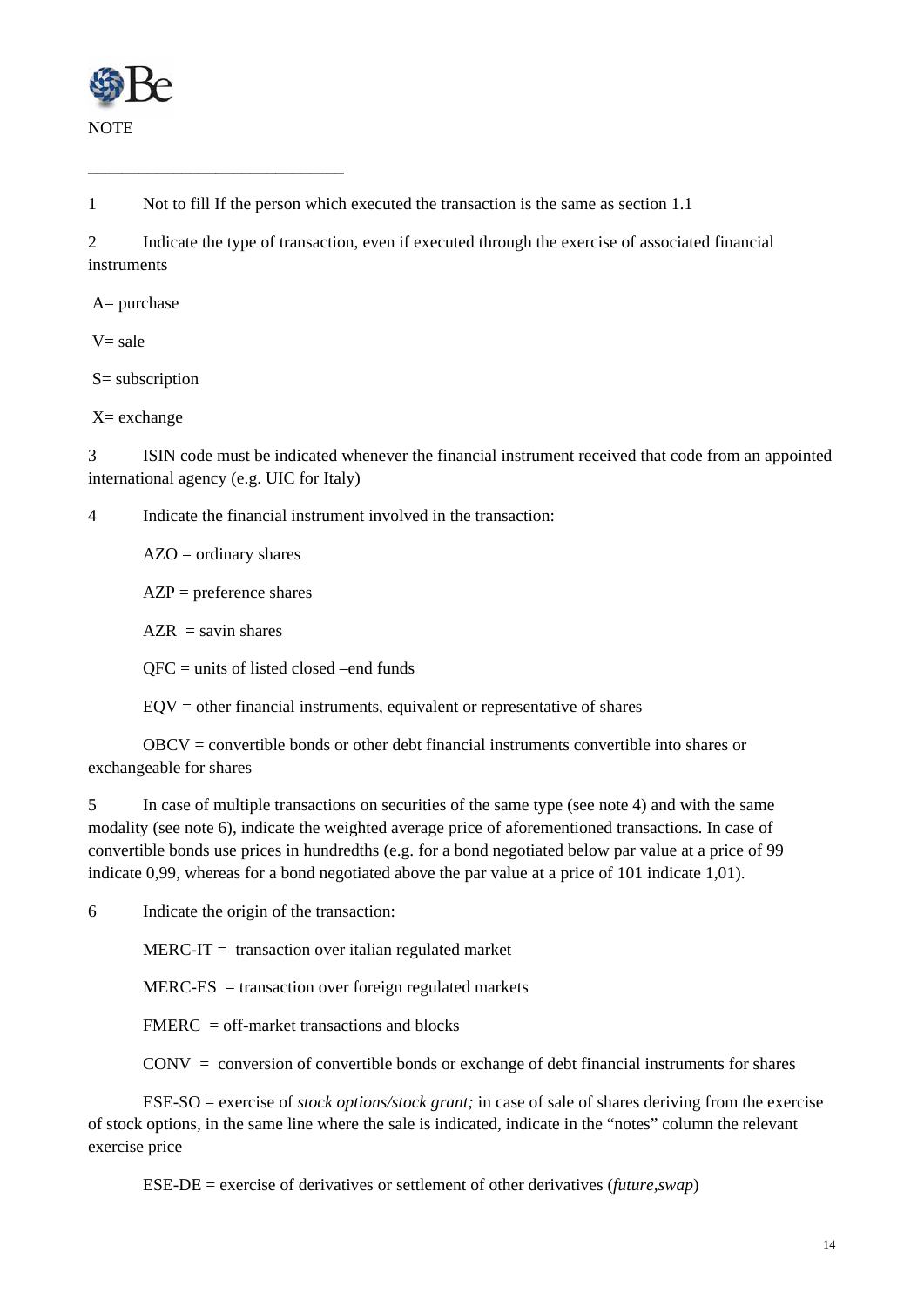

ESE-DI = exercise of rights (*warrant/covered warrant/securitised derivatives*/rights)

7 Indicate the type of transaction:

A= purchase

 $V = sale$ 

- S= subscription
- 8 Indicate the type of financial instrument:

W= warrant

 $OBW = bond$  cum warrant

SD= securitised derivative

OPZ= option

 $FUT =$  future contracts

 $FW = forward contracts$ 

OS = structured bond

 $SW = swap$ 

- $DIR = rights$
- 9 Indicate the category of derivative (only for options)

CE= call European style

PE= put European style

CA= call American style

PA= put American style

AL= other (to be specified in the notes)

10 Not to be indicated for non-standard derivatives or whenever the financial instrument did not receive that code from an appointed international agency (e.g. UIC for Italy)

11 Indicate the associated financial instrument

12 Indicate the underlying financial instrument (share)